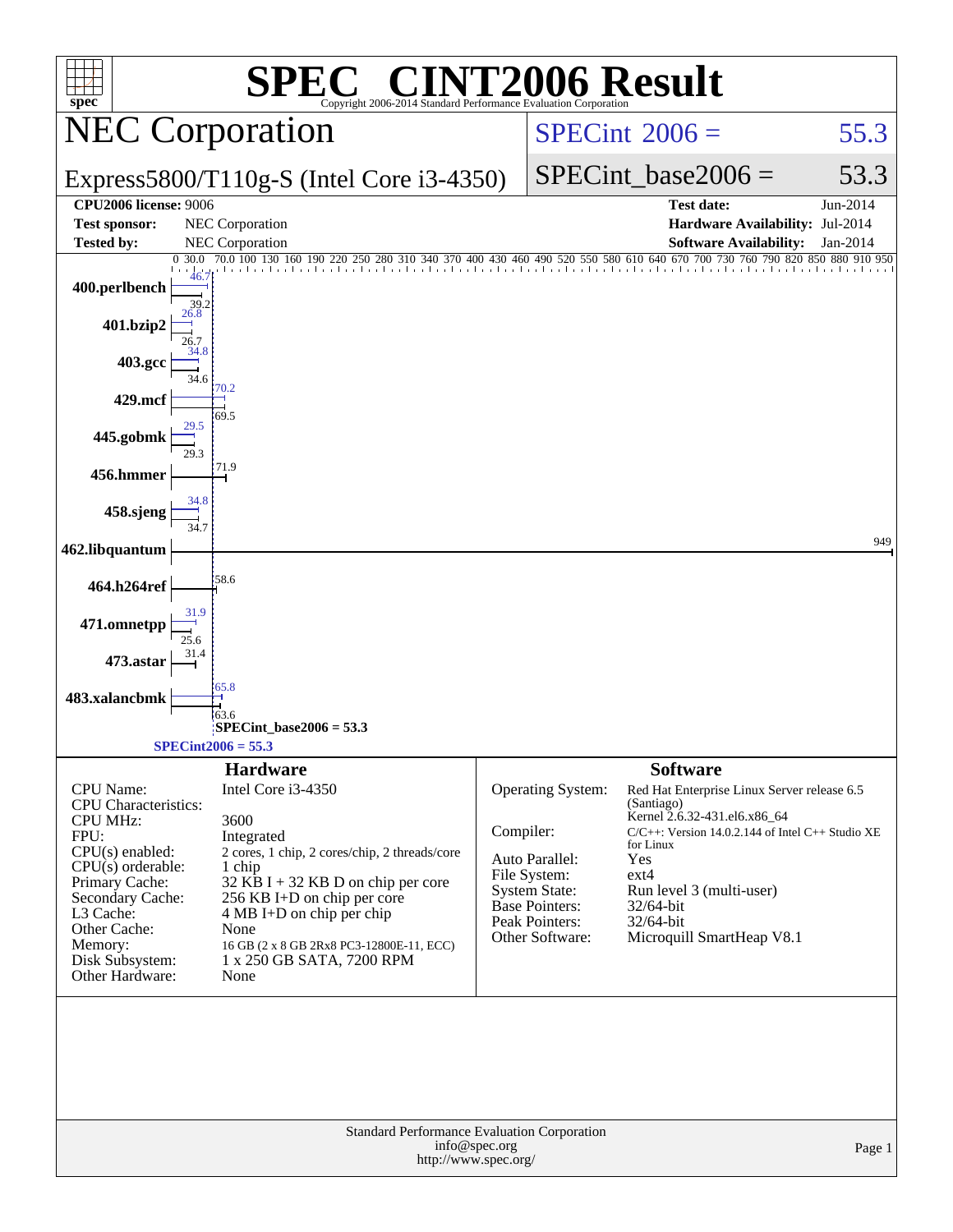

## NEC Corporation

#### $SPECint2006 = 55.3$  $SPECint2006 = 55.3$

Express5800/T110g-S (Intel Core i3-4350)

 $SPECTnt\_base2006 = 53.3$ 

#### **[CPU2006 license:](http://www.spec.org/auto/cpu2006/Docs/result-fields.html#CPU2006license)** 9006 **[Test date:](http://www.spec.org/auto/cpu2006/Docs/result-fields.html#Testdate)** Jun-2014

**[Test sponsor:](http://www.spec.org/auto/cpu2006/Docs/result-fields.html#Testsponsor)** NEC Corporation **[Hardware Availability:](http://www.spec.org/auto/cpu2006/Docs/result-fields.html#HardwareAvailability)** Jul-2014 **[Tested by:](http://www.spec.org/auto/cpu2006/Docs/result-fields.html#Testedby)** NEC Corporation **[Software Availability:](http://www.spec.org/auto/cpu2006/Docs/result-fields.html#SoftwareAvailability)** Jan-2014

#### **[Results Table](http://www.spec.org/auto/cpu2006/Docs/result-fields.html#ResultsTable)**

|                    | <b>Base</b>    |             |                |       |                |                           | <b>Peak</b>         |              |                |              |                |              |
|--------------------|----------------|-------------|----------------|-------|----------------|---------------------------|---------------------|--------------|----------------|--------------|----------------|--------------|
| <b>Benchmark</b>   | <b>Seconds</b> | Ratio       | <b>Seconds</b> | Ratio | <b>Seconds</b> | Ratio                     | <b>Seconds</b>      | <b>Ratio</b> | <b>Seconds</b> | <b>Ratio</b> | <b>Seconds</b> | <b>Ratio</b> |
| 400.perlbench      | 250            | 39.2        | 249            | 39.2  | 250            | 39.0                      | 209                 | 46.7         | 209            | 46.7         | 210            | 46.5         |
| 401.bzip2          | 361            | 26.7        | 362            | 26.7  | 361            | 26.7                      | 360                 | 26.8         | 360            | 26.8         | 359            | 26.9         |
| $403.\mathrm{gcc}$ | 233            | 34.6        | 233            | 34.6  | 234            | 34.5                      | 231                 | 34.8         | 230            | 35.0         | 231            | 34.8         |
| $429$ .mcf         | 131            | 69.4        | 131            | 69.6  | <u>131</u>     | 69.5                      | 130                 | 70.2         | 132            | 69.3         | 130            | 70.2         |
| $445$ .gobmk       | 359            | <u>29.3</u> | 358            | 29.3  | 359            | 29.2                      | 356                 | 29.5         | <u>356</u>     | <u>29.5</u>  | 356            | 29.5         |
| 456.hmmer          | 130            | 71.9        | 132            | 70.7  | 130            | 71.9                      | 130                 | 71.9         | 132            | 70.7         | 130            | 71.9         |
| $458$ .sjeng       | 349            | 34.7        | 349            | 34.7  | 349            | 34.7                      | 348                 | 34.8         | 348            | 34.8         | 348            | 34.8         |
| 462.libquantum     | 21.8           | 949         | 21.8           | 949   | 21.8           | 949                       | 21.8                | 949          | 21.8           | 949          | 21.8           | 949          |
| 464.h264ref        | 376            | 58.9        | 377            | 58.6  | 379            | 58.4                      | 376                 | 58.9         | 377            | 58.6         | 379            | 58.4         |
| 471.omnetpp        | 244            | 25.6        | 244            | 25.6  | 244            | 25.7                      | 196                 | 31.9         | 196            | 31.8         | 194            | 32.2         |
| $473.$ astar       | 223            | 31.5        | 224            | 31.4  | 225            | 31.2                      | 223                 | 31.5         | 224            | <u>31.4</u>  | 225            | 31.2         |
| 483.xalancbmk      | 109            | 63.5        | 108            | 63.6  | 108            | 63.9                      | 104                 | 66.1         | 105            | 65.8         | 105            | 65.4         |
| $\mathbf{r}$       | $\mathbf{1}$ . |             |                |       |                | $\mathbf{r}$ $\mathbf{r}$ | 1.1<br>$\mathbf{1}$ | $\cdot$      |                |              |                |              |

Results appear in the [order in which they were run.](http://www.spec.org/auto/cpu2006/Docs/result-fields.html#RunOrder) Bold underlined text [indicates a median measurement.](http://www.spec.org/auto/cpu2006/Docs/result-fields.html#Median)

#### **[Operating System Notes](http://www.spec.org/auto/cpu2006/Docs/result-fields.html#OperatingSystemNotes)**

Stack size set to unlimited using "ulimit -s unlimited"

#### **[Platform Notes](http://www.spec.org/auto/cpu2006/Docs/result-fields.html#PlatformNotes)**

 BIOS Settings: Energy Performance: Performance

#### **[General Notes](http://www.spec.org/auto/cpu2006/Docs/result-fields.html#GeneralNotes)**

Environment variables set by runspec before the start of the run:  $KMP_A$ FFINITY = "granularity=fine, compact, 1, 0" LD\_LIBRARY\_PATH = "/home/cpu2006/libs/32:/home/cpu2006/libs/64:/home/cpu2006/sh"  $OMP_NUM_THREADS = "2"$ 

 Transparent Huge Pages enabled with: echo always > /sys/kernel/mm/redhat\_transparent\_hugepage/enabled

### **[Base Compiler Invocation](http://www.spec.org/auto/cpu2006/Docs/result-fields.html#BaseCompilerInvocation)**

[C benchmarks](http://www.spec.org/auto/cpu2006/Docs/result-fields.html#Cbenchmarks): [icc -m64](http://www.spec.org/cpu2006/results/res2014q3/cpu2006-20140806-30818.flags.html#user_CCbase_intel_icc_64bit_f346026e86af2a669e726fe758c88044)

[C++ benchmarks:](http://www.spec.org/auto/cpu2006/Docs/result-fields.html#CXXbenchmarks) [icpc -m64](http://www.spec.org/cpu2006/results/res2014q3/cpu2006-20140806-30818.flags.html#user_CXXbase_intel_icpc_64bit_fc66a5337ce925472a5c54ad6a0de310)

> Standard Performance Evaluation Corporation [info@spec.org](mailto:info@spec.org) <http://www.spec.org/>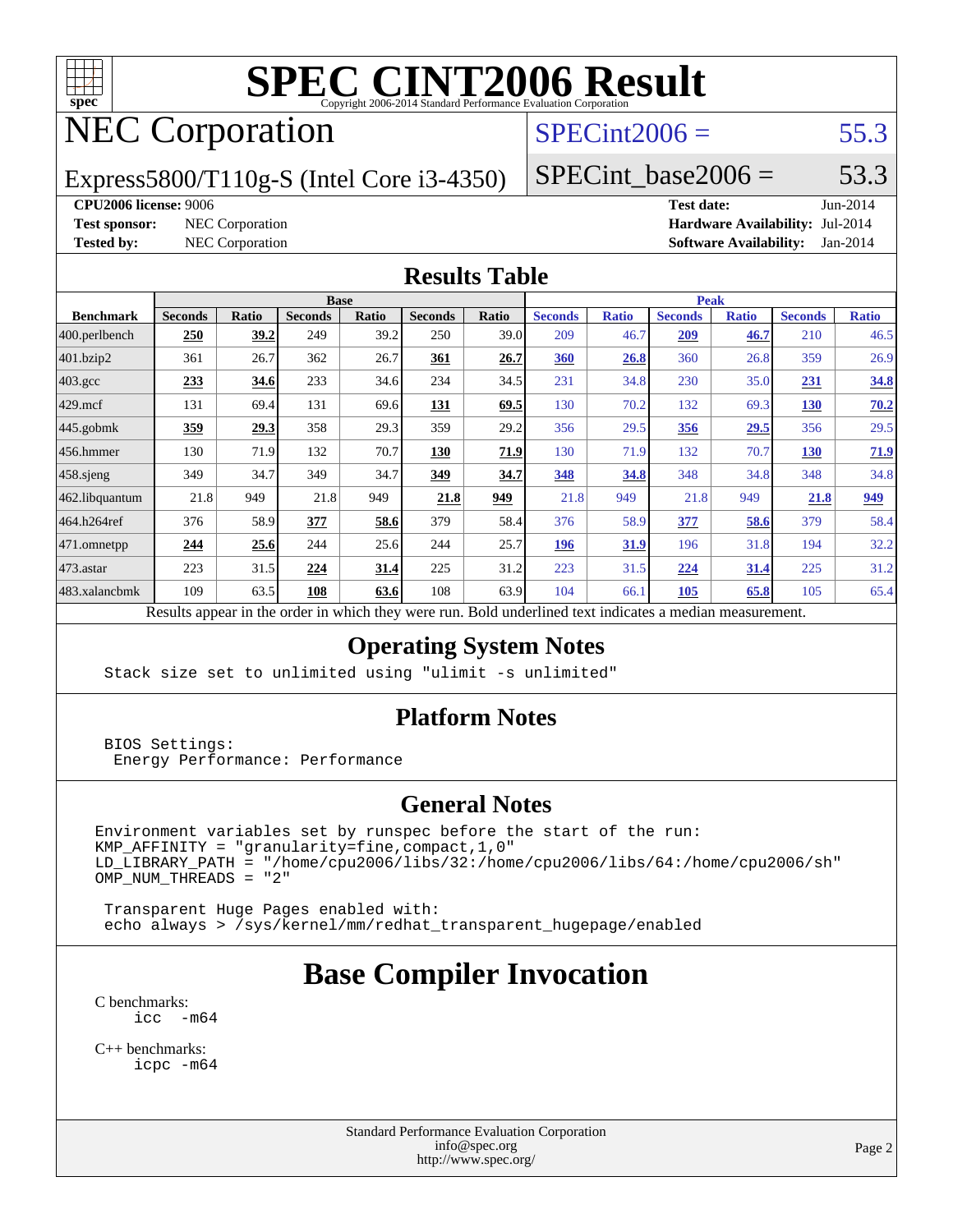

NEC Corporation

 $SPECint2006 = 55.3$  $SPECint2006 = 55.3$ 

Express5800/T110g-S (Intel Core i3-4350)

SPECint base2006 =  $53.3$ 

**[Test sponsor:](http://www.spec.org/auto/cpu2006/Docs/result-fields.html#Testsponsor)** NEC Corporation **[Hardware Availability:](http://www.spec.org/auto/cpu2006/Docs/result-fields.html#HardwareAvailability)** Jul-2014

**[CPU2006 license:](http://www.spec.org/auto/cpu2006/Docs/result-fields.html#CPU2006license)** 9006 **[Test date:](http://www.spec.org/auto/cpu2006/Docs/result-fields.html#Testdate)** Jun-2014 **[Tested by:](http://www.spec.org/auto/cpu2006/Docs/result-fields.html#Testedby)** NEC Corporation **[Software Availability:](http://www.spec.org/auto/cpu2006/Docs/result-fields.html#SoftwareAvailability)** Jan-2014

#### **[Base Portability Flags](http://www.spec.org/auto/cpu2006/Docs/result-fields.html#BasePortabilityFlags)**

 400.perlbench: [-DSPEC\\_CPU\\_LP64](http://www.spec.org/cpu2006/results/res2014q3/cpu2006-20140806-30818.flags.html#b400.perlbench_basePORTABILITY_DSPEC_CPU_LP64) [-DSPEC\\_CPU\\_LINUX\\_X64](http://www.spec.org/cpu2006/results/res2014q3/cpu2006-20140806-30818.flags.html#b400.perlbench_baseCPORTABILITY_DSPEC_CPU_LINUX_X64) 401.bzip2: [-DSPEC\\_CPU\\_LP64](http://www.spec.org/cpu2006/results/res2014q3/cpu2006-20140806-30818.flags.html#suite_basePORTABILITY401_bzip2_DSPEC_CPU_LP64) 403.gcc: [-DSPEC\\_CPU\\_LP64](http://www.spec.org/cpu2006/results/res2014q3/cpu2006-20140806-30818.flags.html#suite_basePORTABILITY403_gcc_DSPEC_CPU_LP64) 429.mcf: [-DSPEC\\_CPU\\_LP64](http://www.spec.org/cpu2006/results/res2014q3/cpu2006-20140806-30818.flags.html#suite_basePORTABILITY429_mcf_DSPEC_CPU_LP64) 445.gobmk: [-DSPEC\\_CPU\\_LP64](http://www.spec.org/cpu2006/results/res2014q3/cpu2006-20140806-30818.flags.html#suite_basePORTABILITY445_gobmk_DSPEC_CPU_LP64) 456.hmmer: [-DSPEC\\_CPU\\_LP64](http://www.spec.org/cpu2006/results/res2014q3/cpu2006-20140806-30818.flags.html#suite_basePORTABILITY456_hmmer_DSPEC_CPU_LP64) 458.sjeng: [-DSPEC\\_CPU\\_LP64](http://www.spec.org/cpu2006/results/res2014q3/cpu2006-20140806-30818.flags.html#suite_basePORTABILITY458_sjeng_DSPEC_CPU_LP64) 462.libquantum: [-DSPEC\\_CPU\\_LP64](http://www.spec.org/cpu2006/results/res2014q3/cpu2006-20140806-30818.flags.html#suite_basePORTABILITY462_libquantum_DSPEC_CPU_LP64) [-DSPEC\\_CPU\\_LINUX](http://www.spec.org/cpu2006/results/res2014q3/cpu2006-20140806-30818.flags.html#b462.libquantum_baseCPORTABILITY_DSPEC_CPU_LINUX) 464.h264ref: [-DSPEC\\_CPU\\_LP64](http://www.spec.org/cpu2006/results/res2014q3/cpu2006-20140806-30818.flags.html#suite_basePORTABILITY464_h264ref_DSPEC_CPU_LP64) 471.omnetpp: [-DSPEC\\_CPU\\_LP64](http://www.spec.org/cpu2006/results/res2014q3/cpu2006-20140806-30818.flags.html#suite_basePORTABILITY471_omnetpp_DSPEC_CPU_LP64) 473.astar: [-DSPEC\\_CPU\\_LP64](http://www.spec.org/cpu2006/results/res2014q3/cpu2006-20140806-30818.flags.html#suite_basePORTABILITY473_astar_DSPEC_CPU_LP64) 483.xalancbmk: [-DSPEC\\_CPU\\_LP64](http://www.spec.org/cpu2006/results/res2014q3/cpu2006-20140806-30818.flags.html#suite_basePORTABILITY483_xalancbmk_DSPEC_CPU_LP64) [-DSPEC\\_CPU\\_LINUX](http://www.spec.org/cpu2006/results/res2014q3/cpu2006-20140806-30818.flags.html#b483.xalancbmk_baseCXXPORTABILITY_DSPEC_CPU_LINUX)

#### **[Base Optimization Flags](http://www.spec.org/auto/cpu2006/Docs/result-fields.html#BaseOptimizationFlags)**

[C benchmarks](http://www.spec.org/auto/cpu2006/Docs/result-fields.html#Cbenchmarks):

[-xCORE-AVX2](http://www.spec.org/cpu2006/results/res2014q3/cpu2006-20140806-30818.flags.html#user_CCbase_f-xAVX2_5f5fc0cbe2c9f62c816d3e45806c70d7) [-ipo](http://www.spec.org/cpu2006/results/res2014q3/cpu2006-20140806-30818.flags.html#user_CCbase_f-ipo) [-O3](http://www.spec.org/cpu2006/results/res2014q3/cpu2006-20140806-30818.flags.html#user_CCbase_f-O3) [-no-prec-div](http://www.spec.org/cpu2006/results/res2014q3/cpu2006-20140806-30818.flags.html#user_CCbase_f-no-prec-div) [-parallel](http://www.spec.org/cpu2006/results/res2014q3/cpu2006-20140806-30818.flags.html#user_CCbase_f-parallel) [-opt-prefetch](http://www.spec.org/cpu2006/results/res2014q3/cpu2006-20140806-30818.flags.html#user_CCbase_f-opt-prefetch) [-auto-p32](http://www.spec.org/cpu2006/results/res2014q3/cpu2006-20140806-30818.flags.html#user_CCbase_f-auto-p32)

[C++ benchmarks:](http://www.spec.org/auto/cpu2006/Docs/result-fields.html#CXXbenchmarks)

[-xCORE-AVX2](http://www.spec.org/cpu2006/results/res2014q3/cpu2006-20140806-30818.flags.html#user_CXXbase_f-xAVX2_5f5fc0cbe2c9f62c816d3e45806c70d7) [-ipo](http://www.spec.org/cpu2006/results/res2014q3/cpu2006-20140806-30818.flags.html#user_CXXbase_f-ipo) [-O3](http://www.spec.org/cpu2006/results/res2014q3/cpu2006-20140806-30818.flags.html#user_CXXbase_f-O3) [-no-prec-div](http://www.spec.org/cpu2006/results/res2014q3/cpu2006-20140806-30818.flags.html#user_CXXbase_f-no-prec-div) [-opt-prefetch](http://www.spec.org/cpu2006/results/res2014q3/cpu2006-20140806-30818.flags.html#user_CXXbase_f-opt-prefetch) [-auto-p32](http://www.spec.org/cpu2006/results/res2014q3/cpu2006-20140806-30818.flags.html#user_CXXbase_f-auto-p32) [-Wl,-z,muldefs](http://www.spec.org/cpu2006/results/res2014q3/cpu2006-20140806-30818.flags.html#user_CXXbase_link_force_multiple1_74079c344b956b9658436fd1b6dd3a8a) [-L/sh -lsmartheap64](http://www.spec.org/cpu2006/results/res2014q3/cpu2006-20140806-30818.flags.html#user_CXXbase_SmartHeap64_ed4ef857ce90951921efb0d91eb88472)

#### **[Base Other Flags](http://www.spec.org/auto/cpu2006/Docs/result-fields.html#BaseOtherFlags)**

[C benchmarks](http://www.spec.org/auto/cpu2006/Docs/result-fields.html#Cbenchmarks):

403.gcc: [-Dalloca=\\_alloca](http://www.spec.org/cpu2006/results/res2014q3/cpu2006-20140806-30818.flags.html#b403.gcc_baseEXTRA_CFLAGS_Dalloca_be3056838c12de2578596ca5467af7f3)

#### **[Peak Compiler Invocation](http://www.spec.org/auto/cpu2006/Docs/result-fields.html#PeakCompilerInvocation)**

[C benchmarks \(except as noted below\)](http://www.spec.org/auto/cpu2006/Docs/result-fields.html#Cbenchmarksexceptasnotedbelow):

[icc -m64](http://www.spec.org/cpu2006/results/res2014q3/cpu2006-20140806-30818.flags.html#user_CCpeak_intel_icc_64bit_f346026e86af2a669e726fe758c88044)

400.perlbench: [icc -m32](http://www.spec.org/cpu2006/results/res2014q3/cpu2006-20140806-30818.flags.html#user_peakCCLD400_perlbench_intel_icc_a6a621f8d50482236b970c6ac5f55f93)

445.gobmk: [icc -m32](http://www.spec.org/cpu2006/results/res2014q3/cpu2006-20140806-30818.flags.html#user_peakCCLD445_gobmk_intel_icc_a6a621f8d50482236b970c6ac5f55f93)

[C++ benchmarks \(except as noted below\):](http://www.spec.org/auto/cpu2006/Docs/result-fields.html#CXXbenchmarksexceptasnotedbelow) [icpc -m32](http://www.spec.org/cpu2006/results/res2014q3/cpu2006-20140806-30818.flags.html#user_CXXpeak_intel_icpc_4e5a5ef1a53fd332b3c49e69c3330699)

473.astar: [icpc -m64](http://www.spec.org/cpu2006/results/res2014q3/cpu2006-20140806-30818.flags.html#user_peakCXXLD473_astar_intel_icpc_64bit_fc66a5337ce925472a5c54ad6a0de310)

Standard Performance Evaluation Corporation [info@spec.org](mailto:info@spec.org) <http://www.spec.org/>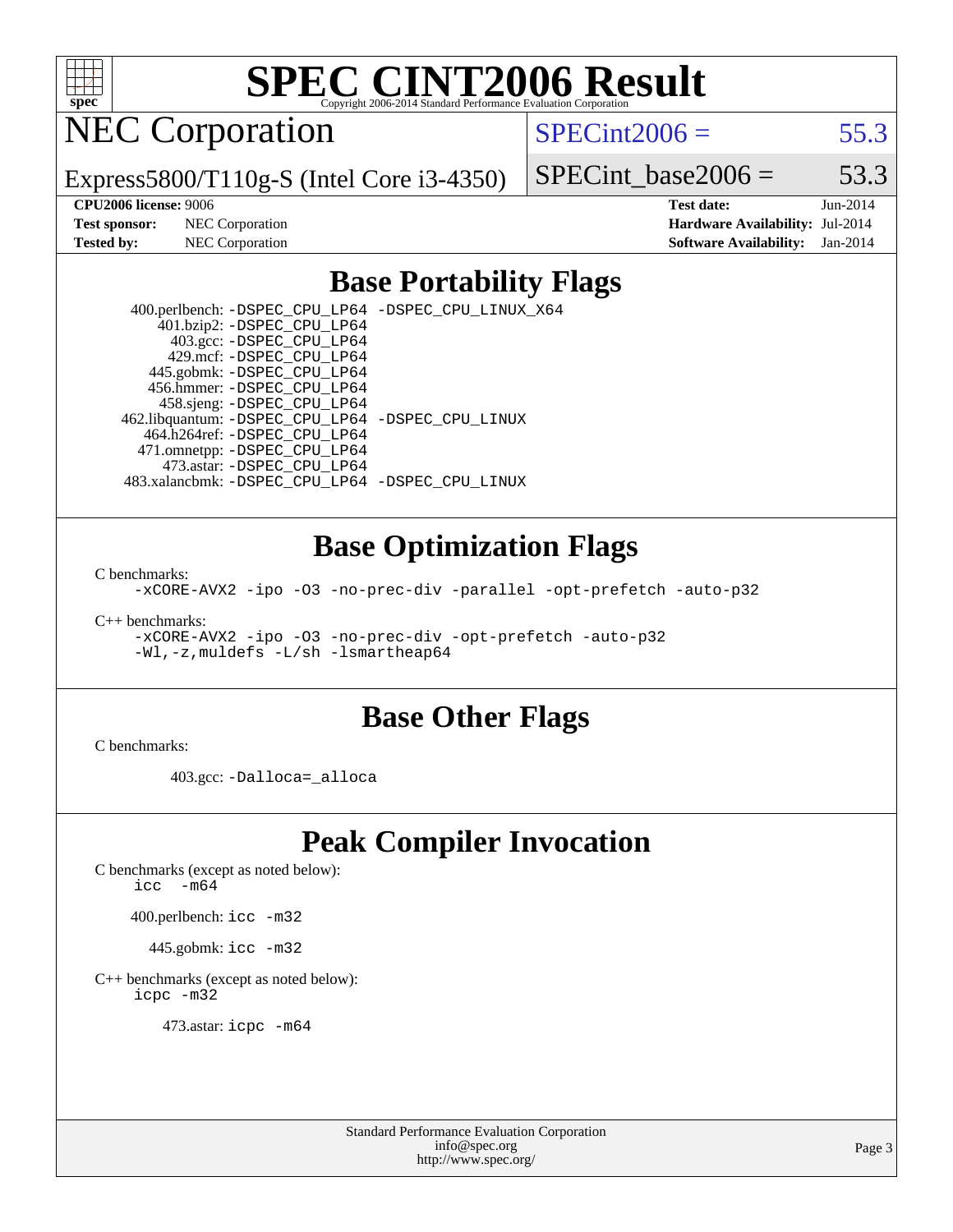

NEC Corporation

 $SPECint2006 = 55.3$  $SPECint2006 = 55.3$ 

Express5800/T110g-S (Intel Core i3-4350)

SPECint base2006 =  $53.3$ 

**[CPU2006 license:](http://www.spec.org/auto/cpu2006/Docs/result-fields.html#CPU2006license)** 9006 **[Test date:](http://www.spec.org/auto/cpu2006/Docs/result-fields.html#Testdate)** Jun-2014 **[Test sponsor:](http://www.spec.org/auto/cpu2006/Docs/result-fields.html#Testsponsor)** NEC Corporation **[Hardware Availability:](http://www.spec.org/auto/cpu2006/Docs/result-fields.html#HardwareAvailability)** Jul-2014 **[Tested by:](http://www.spec.org/auto/cpu2006/Docs/result-fields.html#Testedby)** NEC Corporation **[Software Availability:](http://www.spec.org/auto/cpu2006/Docs/result-fields.html#SoftwareAvailability)** Jan-2014

#### **[Peak Portability Flags](http://www.spec.org/auto/cpu2006/Docs/result-fields.html#PeakPortabilityFlags)**

 400.perlbench: [-DSPEC\\_CPU\\_LINUX\\_IA32](http://www.spec.org/cpu2006/results/res2014q3/cpu2006-20140806-30818.flags.html#b400.perlbench_peakCPORTABILITY_DSPEC_CPU_LINUX_IA32) 401.bzip2: [-DSPEC\\_CPU\\_LP64](http://www.spec.org/cpu2006/results/res2014q3/cpu2006-20140806-30818.flags.html#suite_peakPORTABILITY401_bzip2_DSPEC_CPU_LP64) 403.gcc: [-DSPEC\\_CPU\\_LP64](http://www.spec.org/cpu2006/results/res2014q3/cpu2006-20140806-30818.flags.html#suite_peakPORTABILITY403_gcc_DSPEC_CPU_LP64) 429.mcf: [-DSPEC\\_CPU\\_LP64](http://www.spec.org/cpu2006/results/res2014q3/cpu2006-20140806-30818.flags.html#suite_peakPORTABILITY429_mcf_DSPEC_CPU_LP64) 456.hmmer: [-DSPEC\\_CPU\\_LP64](http://www.spec.org/cpu2006/results/res2014q3/cpu2006-20140806-30818.flags.html#suite_peakPORTABILITY456_hmmer_DSPEC_CPU_LP64) 458.sjeng: [-DSPEC\\_CPU\\_LP64](http://www.spec.org/cpu2006/results/res2014q3/cpu2006-20140806-30818.flags.html#suite_peakPORTABILITY458_sjeng_DSPEC_CPU_LP64) 462.libquantum: [-DSPEC\\_CPU\\_LP64](http://www.spec.org/cpu2006/results/res2014q3/cpu2006-20140806-30818.flags.html#suite_peakPORTABILITY462_libquantum_DSPEC_CPU_LP64) [-DSPEC\\_CPU\\_LINUX](http://www.spec.org/cpu2006/results/res2014q3/cpu2006-20140806-30818.flags.html#b462.libquantum_peakCPORTABILITY_DSPEC_CPU_LINUX) 464.h264ref: [-DSPEC\\_CPU\\_LP64](http://www.spec.org/cpu2006/results/res2014q3/cpu2006-20140806-30818.flags.html#suite_peakPORTABILITY464_h264ref_DSPEC_CPU_LP64) 473.astar: [-DSPEC\\_CPU\\_LP64](http://www.spec.org/cpu2006/results/res2014q3/cpu2006-20140806-30818.flags.html#suite_peakPORTABILITY473_astar_DSPEC_CPU_LP64) 483.xalancbmk: [-DSPEC\\_CPU\\_LINUX](http://www.spec.org/cpu2006/results/res2014q3/cpu2006-20140806-30818.flags.html#b483.xalancbmk_peakCXXPORTABILITY_DSPEC_CPU_LINUX)

#### **[Peak Optimization Flags](http://www.spec.org/auto/cpu2006/Docs/result-fields.html#PeakOptimizationFlags)**

#### [C benchmarks](http://www.spec.org/auto/cpu2006/Docs/result-fields.html#Cbenchmarks):

Standard Performance Evaluation Corporation [info@spec.org](mailto:info@spec.org) 400.perlbench: [-xCORE-AVX2](http://www.spec.org/cpu2006/results/res2014q3/cpu2006-20140806-30818.flags.html#user_peakPASS2_CFLAGSPASS2_LDCFLAGS400_perlbench_f-xAVX2_5f5fc0cbe2c9f62c816d3e45806c70d7)(pass 2) [-prof-gen](http://www.spec.org/cpu2006/results/res2014q3/cpu2006-20140806-30818.flags.html#user_peakPASS1_CFLAGSPASS1_LDCFLAGS400_perlbench_prof_gen_e43856698f6ca7b7e442dfd80e94a8fc)(pass 1) [-ipo](http://www.spec.org/cpu2006/results/res2014q3/cpu2006-20140806-30818.flags.html#user_peakPASS2_CFLAGSPASS2_LDCFLAGS400_perlbench_f-ipo)(pass 2) [-O3](http://www.spec.org/cpu2006/results/res2014q3/cpu2006-20140806-30818.flags.html#user_peakPASS2_CFLAGSPASS2_LDCFLAGS400_perlbench_f-O3)(pass 2) [-no-prec-div](http://www.spec.org/cpu2006/results/res2014q3/cpu2006-20140806-30818.flags.html#user_peakPASS2_CFLAGSPASS2_LDCFLAGS400_perlbench_f-no-prec-div)(pass 2) [-prof-use](http://www.spec.org/cpu2006/results/res2014q3/cpu2006-20140806-30818.flags.html#user_peakPASS2_CFLAGSPASS2_LDCFLAGS400_perlbench_prof_use_bccf7792157ff70d64e32fe3e1250b55)(pass 2) [-opt-prefetch](http://www.spec.org/cpu2006/results/res2014q3/cpu2006-20140806-30818.flags.html#user_peakCOPTIMIZE400_perlbench_f-opt-prefetch) [-ansi-alias](http://www.spec.org/cpu2006/results/res2014q3/cpu2006-20140806-30818.flags.html#user_peakCOPTIMIZE400_perlbench_f-ansi-alias) 401.bzip2: [-xCORE-AVX2](http://www.spec.org/cpu2006/results/res2014q3/cpu2006-20140806-30818.flags.html#user_peakPASS2_CFLAGSPASS2_LDCFLAGS401_bzip2_f-xAVX2_5f5fc0cbe2c9f62c816d3e45806c70d7)(pass 2) [-prof-gen](http://www.spec.org/cpu2006/results/res2014q3/cpu2006-20140806-30818.flags.html#user_peakPASS1_CFLAGSPASS1_LDCFLAGS401_bzip2_prof_gen_e43856698f6ca7b7e442dfd80e94a8fc)(pass 1) [-ipo](http://www.spec.org/cpu2006/results/res2014q3/cpu2006-20140806-30818.flags.html#user_peakPASS2_CFLAGSPASS2_LDCFLAGS401_bzip2_f-ipo)(pass 2) [-O3](http://www.spec.org/cpu2006/results/res2014q3/cpu2006-20140806-30818.flags.html#user_peakPASS2_CFLAGSPASS2_LDCFLAGS401_bzip2_f-O3)(pass 2) [-no-prec-div](http://www.spec.org/cpu2006/results/res2014q3/cpu2006-20140806-30818.flags.html#user_peakCOPTIMIZEPASS2_CFLAGSPASS2_LDCFLAGS401_bzip2_f-no-prec-div) [-prof-use](http://www.spec.org/cpu2006/results/res2014q3/cpu2006-20140806-30818.flags.html#user_peakPASS2_CFLAGSPASS2_LDCFLAGS401_bzip2_prof_use_bccf7792157ff70d64e32fe3e1250b55)(pass 2) [-auto-ilp32](http://www.spec.org/cpu2006/results/res2014q3/cpu2006-20140806-30818.flags.html#user_peakCOPTIMIZE401_bzip2_f-auto-ilp32) [-opt-prefetch](http://www.spec.org/cpu2006/results/res2014q3/cpu2006-20140806-30818.flags.html#user_peakCOPTIMIZE401_bzip2_f-opt-prefetch) [-ansi-alias](http://www.spec.org/cpu2006/results/res2014q3/cpu2006-20140806-30818.flags.html#user_peakCOPTIMIZE401_bzip2_f-ansi-alias) 403.gcc: [-xCORE-AVX2](http://www.spec.org/cpu2006/results/res2014q3/cpu2006-20140806-30818.flags.html#user_peakCOPTIMIZE403_gcc_f-xAVX2_5f5fc0cbe2c9f62c816d3e45806c70d7) [-ipo](http://www.spec.org/cpu2006/results/res2014q3/cpu2006-20140806-30818.flags.html#user_peakCOPTIMIZE403_gcc_f-ipo) [-O3](http://www.spec.org/cpu2006/results/res2014q3/cpu2006-20140806-30818.flags.html#user_peakCOPTIMIZE403_gcc_f-O3) [-no-prec-div](http://www.spec.org/cpu2006/results/res2014q3/cpu2006-20140806-30818.flags.html#user_peakCOPTIMIZE403_gcc_f-no-prec-div) [-inline-calloc](http://www.spec.org/cpu2006/results/res2014q3/cpu2006-20140806-30818.flags.html#user_peakCOPTIMIZE403_gcc_f-inline-calloc) [-opt-malloc-options=3](http://www.spec.org/cpu2006/results/res2014q3/cpu2006-20140806-30818.flags.html#user_peakCOPTIMIZE403_gcc_f-opt-malloc-options_13ab9b803cf986b4ee62f0a5998c2238) [-auto-ilp32](http://www.spec.org/cpu2006/results/res2014q3/cpu2006-20140806-30818.flags.html#user_peakCOPTIMIZE403_gcc_f-auto-ilp32) 429.mcf: [-xCORE-AVX2](http://www.spec.org/cpu2006/results/res2014q3/cpu2006-20140806-30818.flags.html#user_peakCOPTIMIZE429_mcf_f-xAVX2_5f5fc0cbe2c9f62c816d3e45806c70d7) [-ipo](http://www.spec.org/cpu2006/results/res2014q3/cpu2006-20140806-30818.flags.html#user_peakCOPTIMIZE429_mcf_f-ipo) [-O3](http://www.spec.org/cpu2006/results/res2014q3/cpu2006-20140806-30818.flags.html#user_peakCOPTIMIZE429_mcf_f-O3) [-no-prec-div](http://www.spec.org/cpu2006/results/res2014q3/cpu2006-20140806-30818.flags.html#user_peakCOPTIMIZE429_mcf_f-no-prec-div) [-parallel](http://www.spec.org/cpu2006/results/res2014q3/cpu2006-20140806-30818.flags.html#user_peakCOPTIMIZE429_mcf_f-parallel) [-opt-prefetch](http://www.spec.org/cpu2006/results/res2014q3/cpu2006-20140806-30818.flags.html#user_peakCOPTIMIZE429_mcf_f-opt-prefetch) [-auto-p32](http://www.spec.org/cpu2006/results/res2014q3/cpu2006-20140806-30818.flags.html#user_peakCOPTIMIZE429_mcf_f-auto-p32) 445.gobmk: [-xCORE-AVX2](http://www.spec.org/cpu2006/results/res2014q3/cpu2006-20140806-30818.flags.html#user_peakPASS2_CFLAGSPASS2_LDCFLAGS445_gobmk_f-xAVX2_5f5fc0cbe2c9f62c816d3e45806c70d7)(pass 2) [-prof-gen](http://www.spec.org/cpu2006/results/res2014q3/cpu2006-20140806-30818.flags.html#user_peakPASS1_CFLAGSPASS1_LDCFLAGS445_gobmk_prof_gen_e43856698f6ca7b7e442dfd80e94a8fc)(pass 1) [-prof-use](http://www.spec.org/cpu2006/results/res2014q3/cpu2006-20140806-30818.flags.html#user_peakPASS2_CFLAGSPASS2_LDCFLAGS445_gobmk_prof_use_bccf7792157ff70d64e32fe3e1250b55)(pass 2) [-ansi-alias](http://www.spec.org/cpu2006/results/res2014q3/cpu2006-20140806-30818.flags.html#user_peakCOPTIMIZE445_gobmk_f-ansi-alias) 456.hmmer: basepeak = yes 458.sjeng: [-xCORE-AVX2](http://www.spec.org/cpu2006/results/res2014q3/cpu2006-20140806-30818.flags.html#user_peakPASS2_CFLAGSPASS2_LDCFLAGS458_sjeng_f-xAVX2_5f5fc0cbe2c9f62c816d3e45806c70d7)(pass 2) [-prof-gen](http://www.spec.org/cpu2006/results/res2014q3/cpu2006-20140806-30818.flags.html#user_peakPASS1_CFLAGSPASS1_LDCFLAGS458_sjeng_prof_gen_e43856698f6ca7b7e442dfd80e94a8fc)(pass 1) [-ipo](http://www.spec.org/cpu2006/results/res2014q3/cpu2006-20140806-30818.flags.html#user_peakPASS2_CFLAGSPASS2_LDCFLAGS458_sjeng_f-ipo)(pass 2) [-O3](http://www.spec.org/cpu2006/results/res2014q3/cpu2006-20140806-30818.flags.html#user_peakPASS2_CFLAGSPASS2_LDCFLAGS458_sjeng_f-O3)(pass 2) [-no-prec-div](http://www.spec.org/cpu2006/results/res2014q3/cpu2006-20140806-30818.flags.html#user_peakPASS2_CFLAGSPASS2_LDCFLAGS458_sjeng_f-no-prec-div)(pass 2) [-prof-use](http://www.spec.org/cpu2006/results/res2014q3/cpu2006-20140806-30818.flags.html#user_peakPASS2_CFLAGSPASS2_LDCFLAGS458_sjeng_prof_use_bccf7792157ff70d64e32fe3e1250b55)(pass 2) [-unroll4](http://www.spec.org/cpu2006/results/res2014q3/cpu2006-20140806-30818.flags.html#user_peakCOPTIMIZE458_sjeng_f-unroll_4e5e4ed65b7fd20bdcd365bec371b81f) 462.libquantum: basepeak = yes  $464.h264$ ref: basepeak = yes [C++ benchmarks:](http://www.spec.org/auto/cpu2006/Docs/result-fields.html#CXXbenchmarks) 471.omnetpp: [-xCORE-AVX2](http://www.spec.org/cpu2006/results/res2014q3/cpu2006-20140806-30818.flags.html#user_peakPASS2_CXXFLAGSPASS2_LDCXXFLAGS471_omnetpp_f-xAVX2_5f5fc0cbe2c9f62c816d3e45806c70d7)(pass 2) [-prof-gen](http://www.spec.org/cpu2006/results/res2014q3/cpu2006-20140806-30818.flags.html#user_peakPASS1_CXXFLAGSPASS1_LDCXXFLAGS471_omnetpp_prof_gen_e43856698f6ca7b7e442dfd80e94a8fc)(pass 1) [-ipo](http://www.spec.org/cpu2006/results/res2014q3/cpu2006-20140806-30818.flags.html#user_peakPASS2_CXXFLAGSPASS2_LDCXXFLAGS471_omnetpp_f-ipo)(pass 2) [-O3](http://www.spec.org/cpu2006/results/res2014q3/cpu2006-20140806-30818.flags.html#user_peakPASS2_CXXFLAGSPASS2_LDCXXFLAGS471_omnetpp_f-O3)(pass 2) [-no-prec-div](http://www.spec.org/cpu2006/results/res2014q3/cpu2006-20140806-30818.flags.html#user_peakPASS2_CXXFLAGSPASS2_LDCXXFLAGS471_omnetpp_f-no-prec-div)(pass 2) [-prof-use](http://www.spec.org/cpu2006/results/res2014q3/cpu2006-20140806-30818.flags.html#user_peakPASS2_CXXFLAGSPASS2_LDCXXFLAGS471_omnetpp_prof_use_bccf7792157ff70d64e32fe3e1250b55)(pass 2) [-opt-ra-region-strategy=block](http://www.spec.org/cpu2006/results/res2014q3/cpu2006-20140806-30818.flags.html#user_peakCXXOPTIMIZE471_omnetpp_f-opt-ra-region-strategy_5382940c29ea30302d682fc74bfe0147) [-ansi-alias](http://www.spec.org/cpu2006/results/res2014q3/cpu2006-20140806-30818.flags.html#user_peakCXXOPTIMIZE471_omnetpp_f-ansi-alias) [-Wl,-z,muldefs](http://www.spec.org/cpu2006/results/res2014q3/cpu2006-20140806-30818.flags.html#user_peakEXTRA_LDFLAGS471_omnetpp_link_force_multiple1_74079c344b956b9658436fd1b6dd3a8a) [-L/sh -lsmartheap](http://www.spec.org/cpu2006/results/res2014q3/cpu2006-20140806-30818.flags.html#user_peakEXTRA_LIBS471_omnetpp_SmartHeap_32f6c82aa1ed9c52345d30cf6e4a0499) Continued on next page

<http://www.spec.org/>